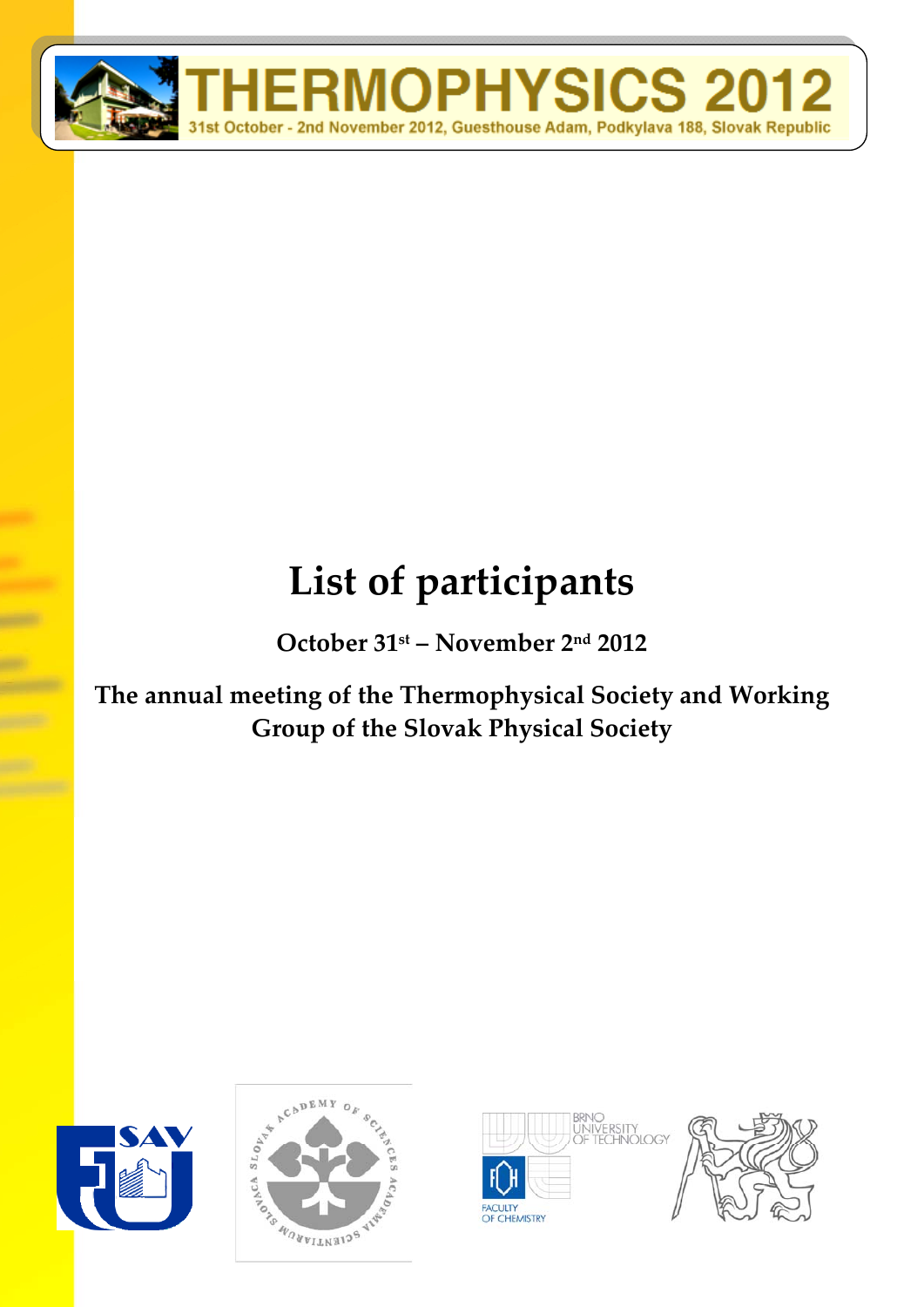

- 1. **prof. Ivan Baník, Ph.D.,** Slovak University of Technology, Faculty of Civil Engineering, Radlinského 11, Bratislava, SLOVAKIA
- 2. **Ing. Vlastimil Boháč CSc.,** Slovak Academy of Sciences, Institute of Physics, SAS, Dúbravská cesta 9, 845 11 Bratislava 45, SLOVAKIA
- 3. **prof. Ing. Robert Černý, DrSc.,** Czech Technical University, Faculty of Civil Engineering, Thakurova 7, Prague, CZECH REPUBLIC
- 4. **Ing. Lenka Dohnalová,** Brno University of Technology, Faculty of Chemistry, Purkynova 118, Brno, CZECH REPUBLIC
- 5. **Mgr. Patricia Ekkertová,** Comenius University in Bratislava, Faculty of Natural Sciences, Mlynská dolina, Bratislava, SLOVAKIA
- 6. **Ing. Danica Fidríková,** Slovak Academy of Sciences, Institute of Physics, Dúbravská cesta 9, Bratislava, SLOVAKIA
- 7. **prof. Christ Glorieux,** KU Leuven, Laboratory for Acoustics and Thermal Physics, Celestijnenlaan 200D, Heverlee B, BELGIUM
- 8. **Ing. Jan Kočí,** Czech Technical University, Faculty of Civil Engineering, Thákurova 7, Prague, CZECH REPUBLIC
- 9. **Ing. Václav Kočí,** Czech Technical University, Faculty of Civil Engineering, Thákurova 7, Praha 6, CZECH REPUBLIC
- 10. **Prof. Piotr Koniorczyk, DSC.,** Military University of Technology, Institute of Aviation Technology, Kaliskiego 2, Warsaw, POLAND
- 11. **prom. fyz. Olga Koronthalyova, CSc.,** Slovak Academy of Sciences, Institute of Construction and Architecture, Dúbravská c. 9, Bratislava, SLOVAKIA
- 12. **Mgr. Jozef Kováč,** Constantine the Philosopher University, Tr. A. Hlinku 1, Nitra, SLOVAKIA
- 13. **Mgr. Peter Krupa,** Constantine the Philosopher University, Faculty of Natural Sciences, Tr. Andreja Hlinku 1, Nitra, SLOVAKIA
- 14. **Ing. Ludovít Kubičár, Dr.,** Slovak Academy of Sciences, Dúbravska cesta 9, Bratislava, SLOVAKIA
- 15. **Ing. E. Martines‐Lopez,** Centro Nacional de Metrologia, Thermometry Division, km 4.5 Carretera a Los Cues, el Marques, Queretaro, MEXICO





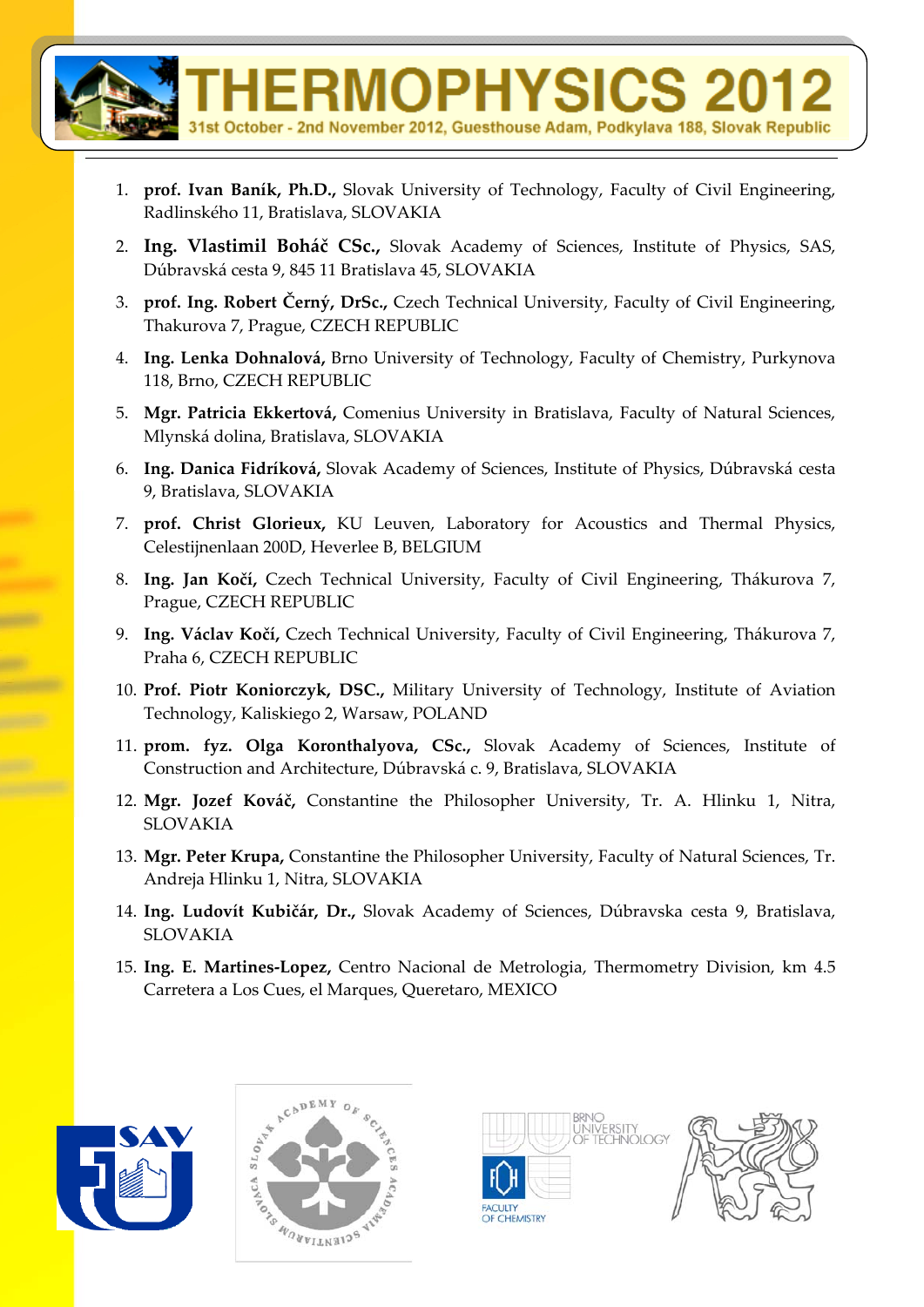16. **doc. RNDr. Jozefa Lukovičová, Ph.D.,** Slovak University of Technology, Faculty of Civil Engineering, Radlinského 11, Bratislava, SLOVAKIA

st October - 2nd November 2012, Guesthouse Adam, Podkylava 188, Slovak Republic

**ERMOPHYSICS** 

- 17. **doc. Ing. Svetozár Malinarič, CSc.,** Constantine the Philosopher University, Faculty of Natural Scientes, Trieda Andreja Hlinku 1, Nitra, SLOVAKIA
- 18. **Ing. Peter Matiašovský, CSc.,** Slovak Academy of Sciences, Institute of Construction and Architecture, Dúbravská cesta 9, Bratislava 45, SLOVAKIA
- 19. **doc. RNDr. Igor Medveď. Ph.D.,** Constantine the Philosopher University, Faculty of Natural Sciences, Tr. A. Hlinku 1, 94974 Nitra, SLOVAKIA
- 20. **Ing. Peter Mihálka, PhD.,** Slovak Academy of Sciences, Institute of Construction and Architecture, Dubravska cesta 9, Bratislava, SLOVAKIA
- 21. **prof. RNDr. Stanislav Nespurek, DrSc.,** Brno University of Technology, Faculty of Chemistry, Purkynova 118, Brno, CZECH REPUBLIC
- 22. **Mgr. Ján Ondruška,** Constantine the Philosopher University, Faculty of Natural Sciences, Tr. A. Hlinku 1, Nitra, SLOVAKIA
- 23. **Ing. Gabriela Pavlendová, Ph.D.,** Slovak University of Technology, Faculty of Civil Engineering, Radlinského 11, Bratislava, SLOVAKIA
- 24. **doc. Ing. Zbyšek Pavlík, Ph.D.,** Czech Technical University, Faculty of Civil Engineering, Department of Materials Engineering and Chemistry, Thákurova 7, Prague, CZECH REPUBLIC
- 25. **Ing. S. Olof Mundt‐Petersen, M.Sc.,** Lund University, Faculty of Engineering/ Building Physics, Box 118, Lund, SWEDEN
- 26. **Mgr. Lubos Podobnik,** Constantine the Philosopher University, Faculty of Natural Sciences, Tr. A. Hlinku 1, Nitra, SLOVAKIA
- 27. **Andres Gomez Ruiz,** Institute of Physics, Slovak Academy of Sciences, Dúbravska cesta 9, Bratislava, SLOVAKIA
- 28. **doc. Ing. Monika Rychtarikova, Ph.D.,** Slovak University of Technology, Faculty of Civil Engineering, Radlinského 11, Bratislava, SLOVAKIA
- 29. **Mgr. Ivana Šimková,** Comenius University, Faculty of Natural Sciences, Mlynská dolina, Bratislava, SLOVAKIA
- 30. **prof. Peter Šimon, DrSc.,** Slovak University of Technology, Faculty of Chemical and Food Technology, Radlinského 9, Bratislava, SLOVAKIA